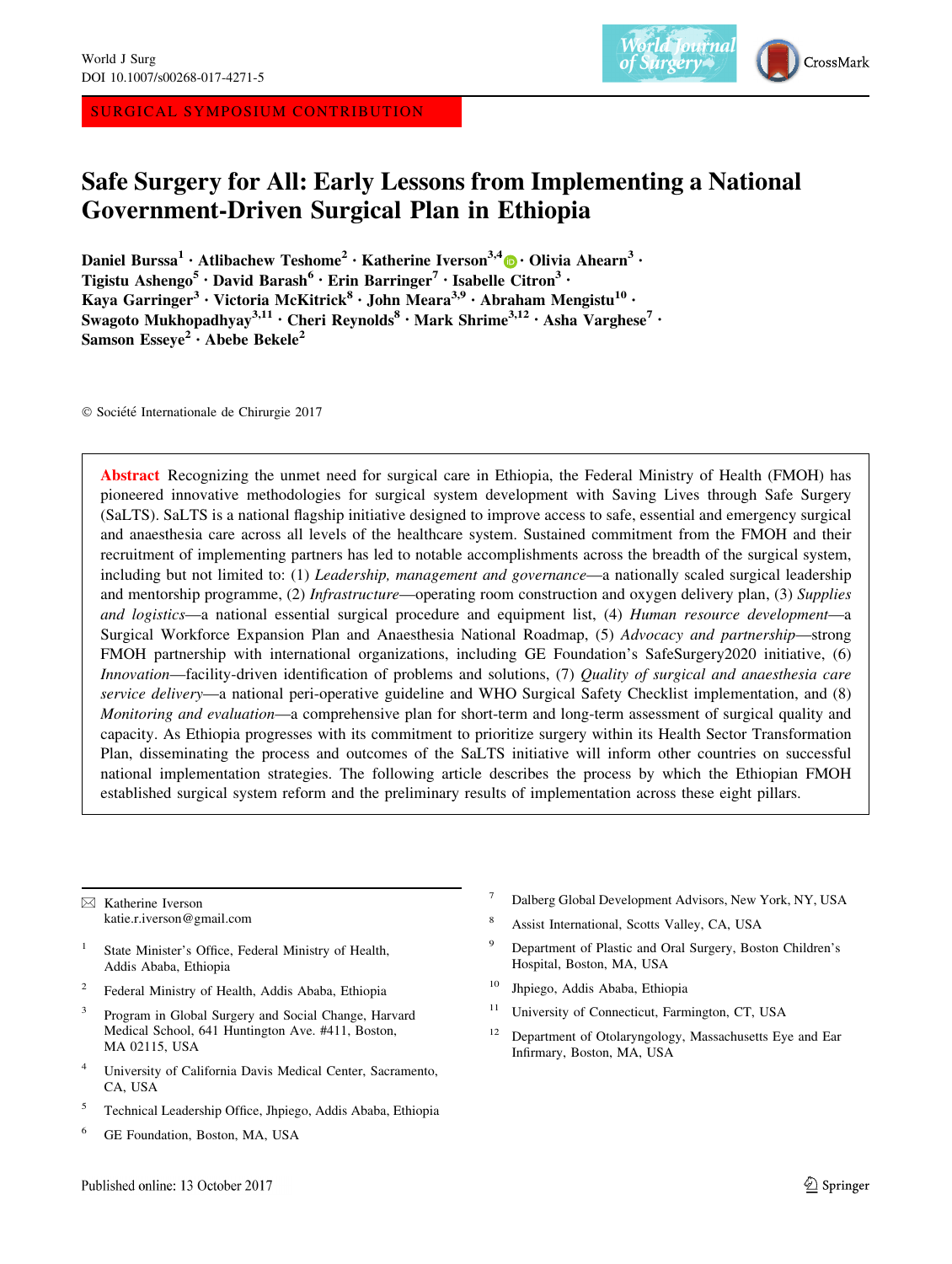#### Introduction

The 2015 UN Sustainable Development Goals provided the impetus for Universal Health Coverage of essential and quality health services accompanied by financial risk protection [[1\]](#page-7-0). After the inclusion of surgery as part of universal health coverage in the 2015 World Health Assembly Resolution 68.15, access to safe and affordable surgical and anaesthetic care has become increasingly recognized as an essential part of development [[2\]](#page-7-0).

Ethiopia has emerged as a leader among low-income countries working to improve access to surgical care for its population of 100 million people. Recognizing Ethiopia's limitations in providing safe and essential surgery, the Federal Ministry of Health (FMOH) launched the Saving Lives through Safe Surgery (SaLTS) initiative in 2015 (Table 1). SaLTS is a 5-year (2015–2020) strategy that aims to improve access to safe surgical and anaesthetic care across all levels of the health system. The initiative is designed to address quality and equitable health system reform, one of four transformation agendas of the FMOH's National Health Sector Transformation Plan (2015–2020). SaLTS is one of the first national surgical plans written and is by far the most expansive implementation of a national surgical reform programme in both Sub-Saharan Africa and any low-income country. SaLTS uses a health systems approach through the Ethiopian Hospitals Alliance for Quality (EHAQ) platform to simultaneously tackle activities across eight ''pillars of excellence'' and avoid the pitfalls of vertical programming (Fig. [1\)](#page-2-0). The eight pillars are based on the WHO Health System Building Blocks, with two additional pillars added: "Advocacy and Part-nership" and "Innovation" [\[6](#page-7-0)]. These two supplementary pillars were designed by the FMOH and major stakeholders as necessary components to drive and accelerate the plan's goals. This article expands on the aims and preliminary results of each of these eight pillars (Table [2\)](#page-3-0). Dissemination of the tangible strategies and problem-solving

around SaLTS will serve other countries looking to develop and operationalize national surgical plans.

#### Pillar 1: leadership, management, and governance

#### Background

The most crucial element to surgical system reform in Ethiopia has been strong leadership and commitment at all levels, from the Federal Ministry of Health to surgical teams on the ground. To achieve this, clear accountability was established with named personnel assigned at each level of the surgical hierarchy to take responsibility for SaLTS implementation (Fig. [2](#page-4-0)). Hospitals are organized into clusters, which are co-led by university hospitals and identified lead hospitals. University hospitals deploy physicians, residents, and medical students to lower-level facilities for mentorship and on-site training.

#### Results

Surgical leadership training was disseminated nationally to ensure multidisciplinary facility teams had the skills to sustain the SaLTS programme. The pilot training was designed by Jhpiego and the Surgical Society of Ethiopia as part of SafeSurgery2020, a multi-partner initiative funded by the GE Foundation. The goal was to train and empower surgical staff to identify facility-level problems and then design and implement effective solutions. The leadership training was followed by 9 months of mentorship visits to ensure lessons were put into practice. Early success of the leadership programme in two regions prompted the FMOH to expand the training to 700 surgical team members across the country. Following this training, one round of mentorship was conducted thus far by the national project team and members of the technical working group at 38 hospitals across all regions.

Table 1 Current state of Ethiopia's surgical system

| Indicator                                                                    | Target         | Ethiopia              |
|------------------------------------------------------------------------------|----------------|-----------------------|
| Procedure volume                                                             | 5000/100,000*  | 43/100,000            |
| Caesarean section                                                            | $10 - 15\%$ ** | $3.5\%$               |
| SAO density                                                                  | 20/100.000*    | 0.35 Surgeons/100,000 |
| Risk of impoverishing expenditure for surgical care $(\%$ of people at risk) | $0\%*$         | 98%                   |
| Risk of catastrophic expenditure for surgical care $(\%$ of people at risk)  | $0\%*$         | 85%                   |

\* Lancet and WDI surgical indicators [[3](#page-7-0), [4](#page-7-0)]

\*\* WHO health indicators [\[5](#page-7-0)]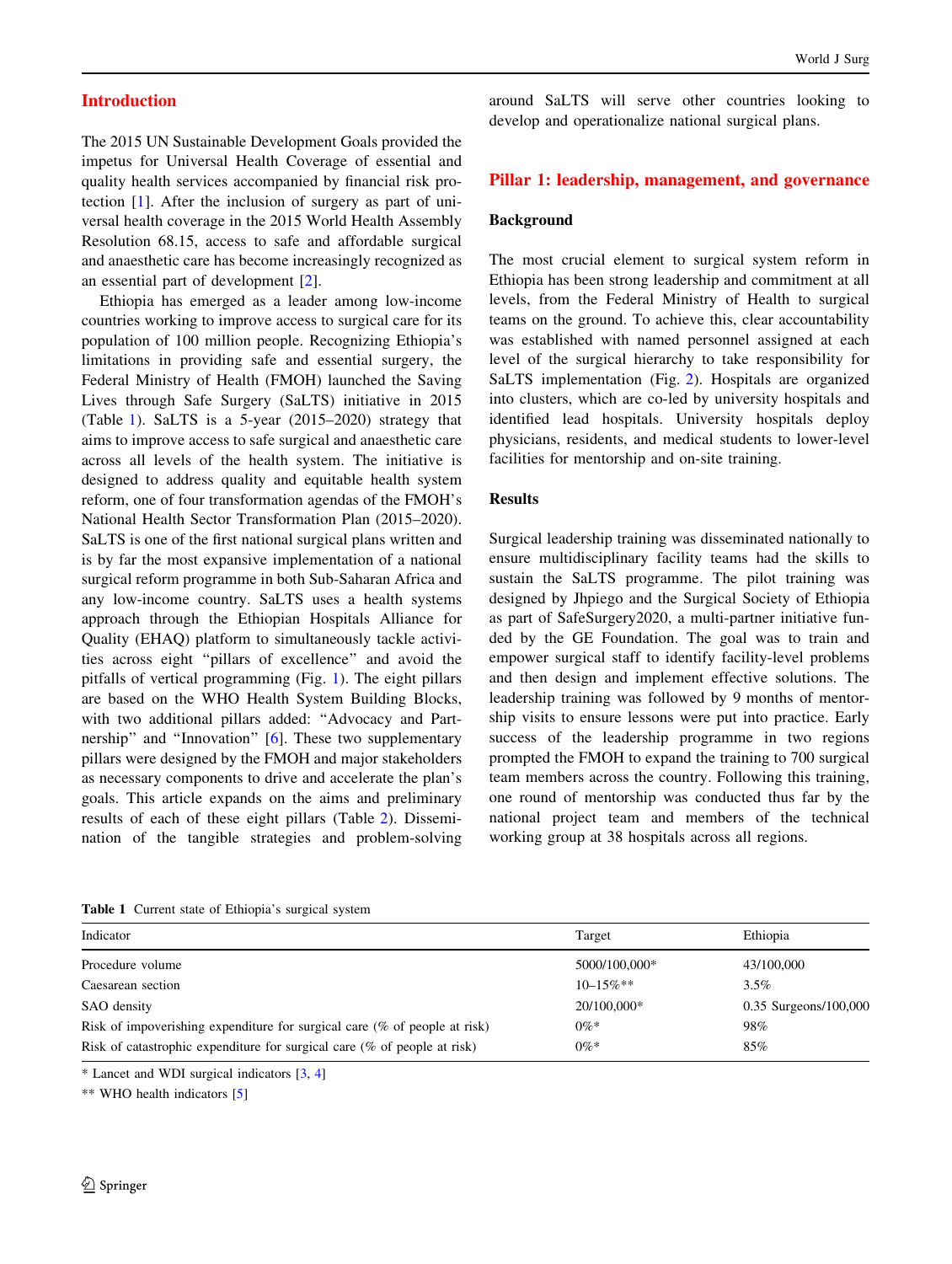<span id="page-2-0"></span>

Formation of the SaLTS project management team at the FMOH and the early engagement of a breadth of stakeholders, including clinicians, funders, and implementers, was key to putting policy into action. A SaLTS national technical working group (TWG) of more than 19 stakeholders was established and led by the FMOH, including representatives from the Surgical Society of Ethiopia, the Ethiopian Society of Gynecologists and Obstetricians, the Ethiopian Society of Anesthesiologists, the Ethiopian Association of Anesthetists, African Medical and Research Foundation (AMREF), SafeSurgery2020, World Health Organization, and Clinton Health Access Initiative. The diversity of stakeholder representation ensured SaLTS strategies reflected the needs of surgical providers. The early involvement of implementing and funding partners, as well as the creation of regional and facility SaLTS teams, ensured increased capacity for implementation beyond the FMOH alone.

#### Pillar 2: infrastructure development

#### Background

Defining the scope of SaLTS was at times difficult, but necessary for designing attainable goals and strategies. Hospital baseline assessments highlighted deep-rooted issues with basic infrastructure in Ethiopian surgical facilities. An assessment of 29 facilities in multiple regions of Ethiopia showed that 72% of surgical facilities lacked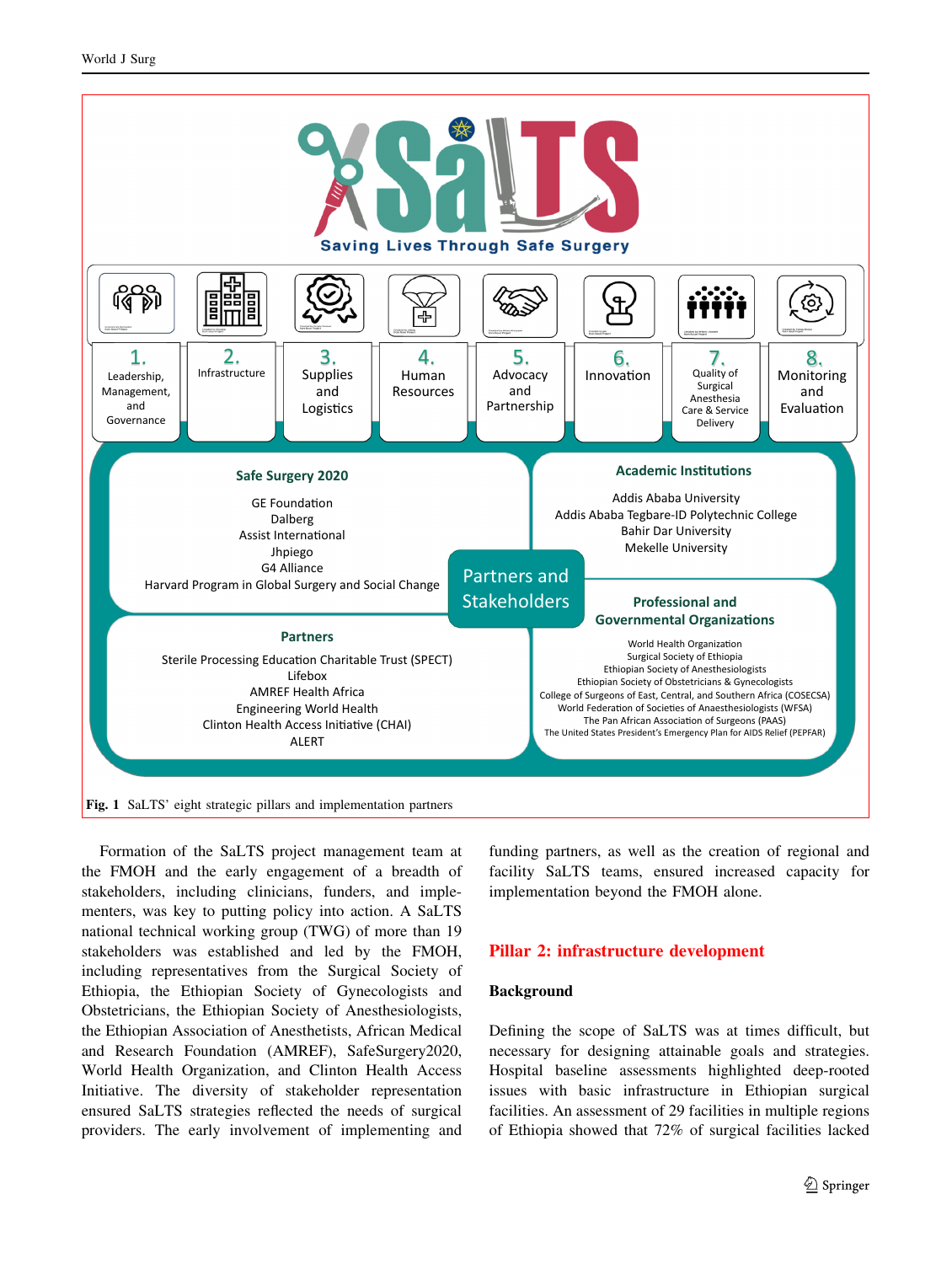<span id="page-3-0"></span>Table 2 Early SaLTS implementation activities

| Pillar |                                                                 | Activities                                                                                                                                                                                                                   |
|--------|-----------------------------------------------------------------|------------------------------------------------------------------------------------------------------------------------------------------------------------------------------------------------------------------------------|
| 皭      | 1. Leadership, management, and<br>governance                    | Effective SaLTS leadership and management established for national, regional, and facility<br>levels                                                                                                                         |
|        |                                                                 | National leadership and mentorship training piloted by Jhpiego and provided to 700 regional<br>leads and surgical team members by FMOH                                                                                       |
|        |                                                                 | 9-Month supportive supervision and mentorship programme conducted by Jhpiego in<br>leadership training hospitals                                                                                                             |
|        | 2. Infrastructure                                               | National guidelines for operating theatre infrastructure standardized for all facility levels                                                                                                                                |
|        |                                                                 | 80 Operating room blocks constructed and 290 additional blocks to be newly constructed or<br>renovated during SaLTS implementation                                                                                           |
|        |                                                                 | Development of oxygen plants underway to be installed at two referral hospitals. Anticipated<br>completion of two plants by March 2018                                                                                       |
|        | 3. Supplies and logistics                                       | National list of 56 essential and emergency surgical procedures and corresponding list of<br>essential surgical and anaesthetic equipment, drugs, and consumables established.<br>Stratified by facility level               |
|        |                                                                 | Biomedical technician course completed for 20 trainees at Tegbaried Technical College in<br>partnership with Addis Ababa University                                                                                          |
|        |                                                                 | Forged partnership between facilities and regional blood banks in two regions to curb blood<br>supply issues                                                                                                                 |
|        | 4. Human resources                                              | National Surgical Workforce Expansion and Anaesthesia Roadmaps designed to determine<br>long-term surgical workforce needs and strategize solutions                                                                          |
|        |                                                                 | Short-term anaesthesia training to upskill existing staff due to start Fall 2017                                                                                                                                             |
|        |                                                                 | Sterilization and surgical site infection training ongoing through Lifebox's CLEAN CUT<br>initiative and SPECT                                                                                                               |
|        | 5. Advocacy and partnership                                     | National SaLTS interviews radio-broadcasted and published in local Ethiopian newspaper                                                                                                                                       |
|        |                                                                 | International events organized to share experiences and promote SaLTS early successes, e.g.<br>PAAS 2017, WHA 2017                                                                                                           |
|        |                                                                 | Strong engagement of professional societies established within SaLTS National Technical<br>Working Group                                                                                                                     |
|        |                                                                 | Several implementing partners identified, including GE Foundation's SafeSurgery2020,<br>Lifebox, SPECT, WFSA, COSECSA, and AMREF                                                                                             |
|        | 6. Innovation                                                   | Facility Accelerator Fund grants of up to 10,000 USD awarded to 11 facilities to creatively<br>problem-solve and implement solutions                                                                                         |
|        | 7. Quality of surgical and anaesthesia<br>care service delivery | National quality training conducted on evidence-based practices and standard operating<br>procedures                                                                                                                         |
|        |                                                                 | WHO Surgical Safety Checklist implemented across all facilities                                                                                                                                                              |
|        |                                                                 | Peri-operative guideline nationally standardized and finalized, and morbidity and mortality<br>audit meetings introduced at selected sites                                                                                   |
|        | 8. Monitoring and evaluation                                    | Surgical capacity and infrastructure hospital assessment tool adapted and finalized. National<br>data to be available by the end of June 2017                                                                                |
|        |                                                                 | 15 Key performance indicators designed and integrated into national data collection and<br>reporting systems. National KPI training and collection to begin Fall 2017. Lancet surgical<br>indicators included within dataset |

consistent running water, 59% of facilities had interrupted electricity, and 33% of facilities did not have a continuous oxygen supply. An assessment of 18 surgical facilities in two regions also showed that 61% of facilities had only one or no functional operating rooms.

## Results

SaLTS has set to tackle the issues of operating room construction and oxygen supply, the elements of infrastructure unaddressed by other government sectors. The FMOH allocated a budget for the construction and renovation of 370 operating rooms, of which eighty are currently finalized. Additionally, the FMOH has designated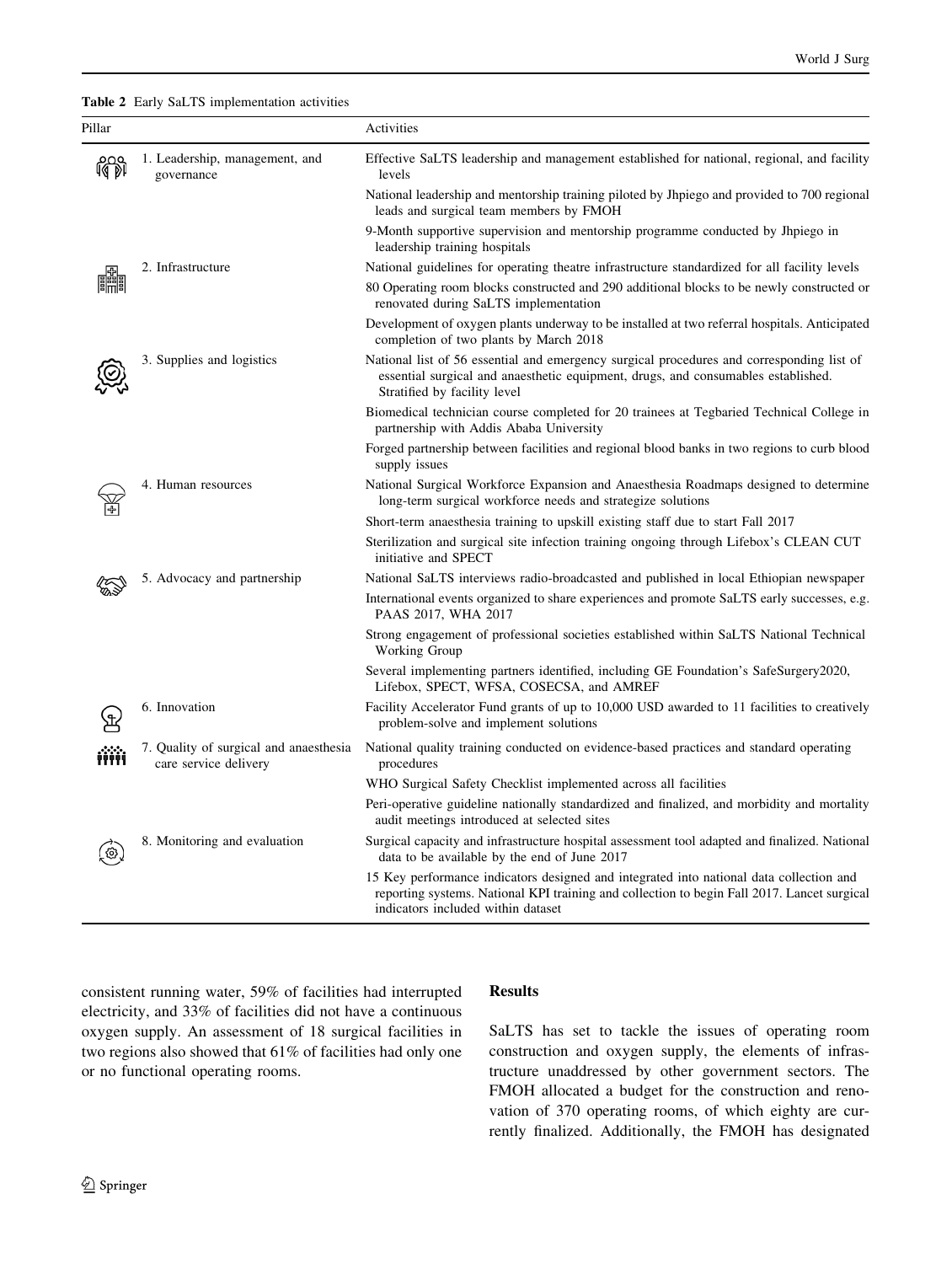<span id="page-4-0"></span>

fifty million USD for the procurement of operating theatre equipment, including 650 operating room tables and anaesthesia machines.

To increase access to medical oxygen, Assist International, a SafeSurgery2020 implementation partner, is planning on building oxygen plants at two referral hospitals in Ethiopia as a demonstration project coordinated with Ethiopia's National Medical Oxygen and Pulse Oximetry Scale Up Road Map [[7\]](#page-7-0). The project aims to reliably supply oxygen to 40 hospitals in two regions. The plants will be managed as a public–private partnership based on successful models demonstrated in Kenya and Rwanda, and two plants are due for completion in March 2018. Included in the programme are a comprehensive monitoring and evaluation plan, plant maintenance and troubleshooting training, 2-years of expertise support, and clinical training on oxygen usage.

The SafeSurgery2020 commitment to improving access to oxygen through SaLTS illustrates how investment in surgery can benefit the whole health system, as the oxygen will be used for neonatal, obstetric, medical and surgical

patients alike. Unlike many public health priorities focusing on interventions at the primary health level, surgery is a unique conduit towards elevating care at higher-level facilities.

#### Pillar 3: supplies and logistics management

### Background

Although each of the eight SaLTS pillars relies and builds upon the next, the two most interdependent are infrastructure and supplies (pillars 2 and 3). Despite new operating room construction in progress, erratic supply of materials or unreliable equipment can lead to interruptions in surgical service delivery, which in turn contributes to breakdowns in the referral pathway. For example, baseline audits of 28 facilities in multiple regions of Ethiopia showed that only 29% of hospitals had a reliably functional X-ray machine and 25% a functional ultrasound. This broken or unreliable equipment frequently contributes to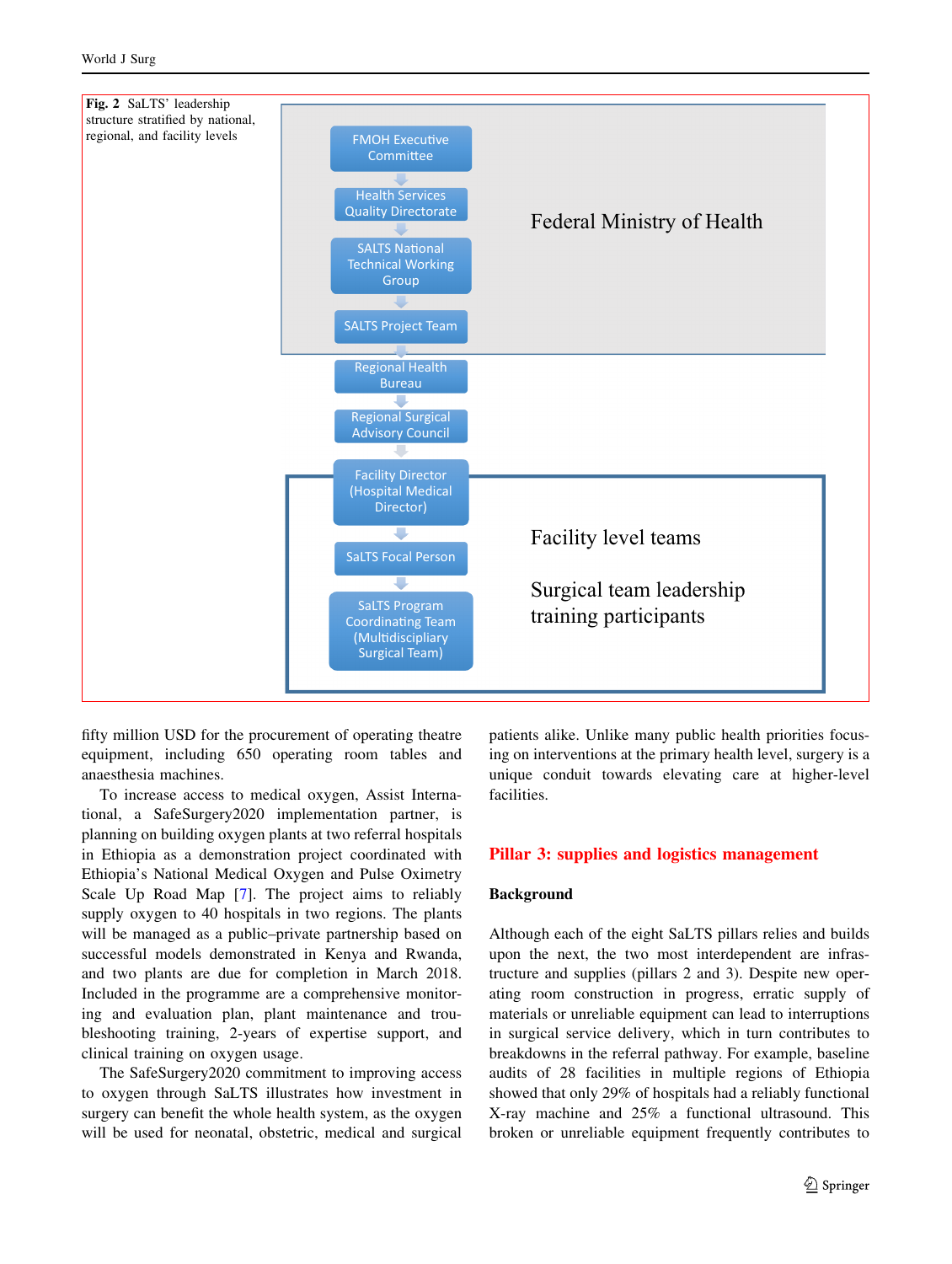service interruptions. In order to keep up with the investment into infrastructure mentioned in pillar 2, simultaneous financing of correct equipment and consumables is required.

## Results

A central activity of the SaLTS team was the establishment of the minimum requirements of a functional operating room and standardization of equipment, supplies, and purchasing. The FMOH established a national list of 56 essential surgical procedures stratified by facility level (primary, general, or specialized) and a corresponding list of essential medical equipment, drugs, and consumables required for comprehensive service provision. Previously, those responsible for procurement were often not trained in recognizing what elements from an exhaustive list were essential to surgical services. Now, there is a mandate to supply these basic items and record stock-outs. The remaining challenge will be to establish robust supply chains and effectively and sustainably procure essential items.

To address the issue of equipment breakdown, SaLTS partnered with Tegbaried Technical College, Addis Ababa University, GE Foundation, PEPFAR, and others to deliver an accelerated 1-year training programme for biomedical technicians (BMETs) on medical equipment repair and maintenance. Twenty BMETs were trained across multiple regions and will work with Regional Health Bureaus to provide essential equipment services to hospitals. Additionally, new annual equipment audits will assess adherence to minimum equipment guidelines.

## Pillar 4: human resources

#### Background

Human resource changes are difficult to enact as governments and external partners are discouraged by the long lag time between investment and return for specialist training, as well as the undefined duration of financial commitment when creating new posts. To define more tangible steps, the FMOH SaLTS TWG designed a human resources development strategy, including a national Surgical Workforce Expansion Plan and Anaesthesia Roadmap identifying nearly 40 key interventions. Proposed initiatives include: increased training numbers and posts, close partnership with the College of Surgeons of East, Central and Southern Africa (COSECSA), expanded skills training programmes for new graduates, task-sharing and task-shifting programs, and private sector engagement for advanced skills training. All relevant stakeholders in the surgical workforce development process were included such as training institutions, professional societies, and the Ministries of Health and Education. However, sustainable steps to implement these plans have yet to be realized.

## Results

While large-scale increases in specialist human resources are not yet imminent, SaLTS has worked to upskill current providers in the interim. Short courses have proven easier to attract partnerships. For example, Sterile Processing Education Charitable Trust (SPECT), in collaboration with SafeSurgery2020 partner Assist International (AI), is working to improve sterilization practices by providing training in a low-cost sterilization method for medical instruments. Training was provided to 55 surgical instrument cleaning staff members across multiple facilities in Ethiopia, followed by on-site mentoring sessions on workflow, cross-contamination, and surgical site infection (SSI) reduction. In Fall 2017, a short course on anaesthesia and newborn resuscitation will be led by the World Federation of Societies of Anaesthesiologists and the Ethiopian Society of Anaesthesiologists in partnership with AI [\[8](#page-7-0)].

#### Pillar 5: partnership and advocacy

#### Background

Partnerships have proven to be one of the greatest successes of SaLTS to date. This pillar was designed by the SaLTS TWG, realizing the need for both in-country and external collaboration to accelerate the plan into action. The SaLTS strategy aligned FMOH goals and those of implementing and donor partners by explicitly defining priority areas for surgery.

#### Results

The SaLTS team successfully attracted financial support from the GE Foundation, which has invested millions of dollars in strategic implementation through a collaborative network of partners. GE Foundation's SafeSurgery2020 programme acts across all eight SaLTS pillars through five organizations: Assist International, Jhpiego, Harvard's Program in Global Surgery and Social Change (PGSSC), the G4 Alliance, and Dalberg. The FMOH and GE Foundation have also partnered with Lifebox on the CLEAN CUT project designed to reduce SSIs and surgical morbidity by adhering to recognized SSI reaction steps. SaLTS also established a successful partnership with local professional societies working in surgical, obstetric, and anaesthetic care.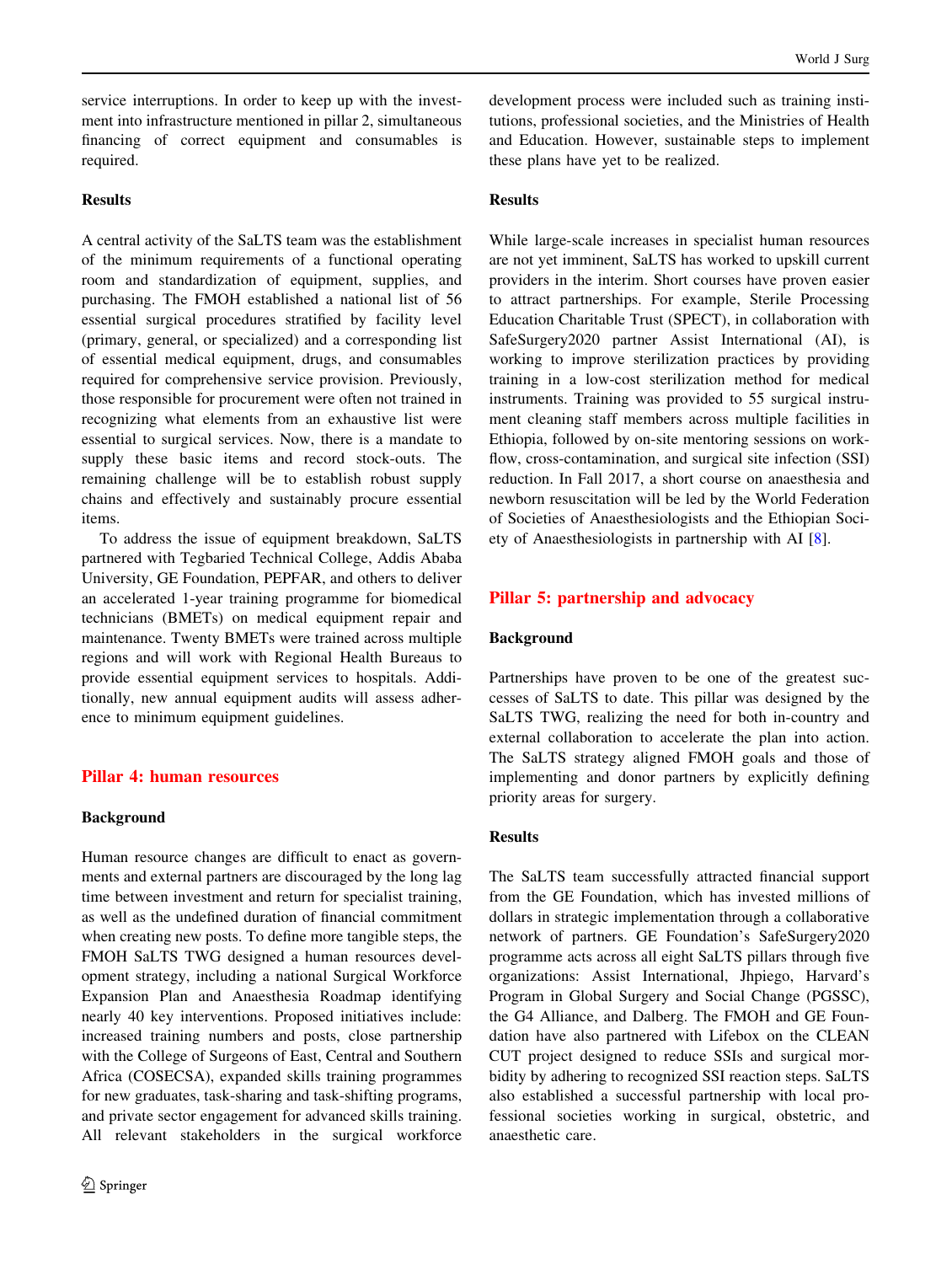One difficulty associated with partnerships is balancing governmental, external partner, and donor responsibility. Partners often lack the resources to implement solutions at scale. Rather, they provide direct support and feedback around smaller interventions for the FMOH to scale across regions. Expansion of current programmes to all regions of Ethiopia is a future challenge for SaLTS.

#### Pillar 6: innovation

#### Background

Innovation, while not a WHO health system building block, was added to SaLTS in recognition that openmindedness around new and untested interventions would be required to tackle such a broad issue. Innovation is not exclusive to new gadgets or equipment; it also encompasses new and disruptive processes or ways of thinking.

## Results

The leadership training implemented by the FMOH and SafeSurgery2020 was designed to lead to facility-driven quality improvement. Surgical teams were subsequently given the opportunity to apply for grants (facility accelerator funds) of up to 10,000 USD to implement their proposed change. This innovative funding mechanism provided by SafeSurgery2020 promoted creativity among surgical teams. Eleven facilities received grants and identified the following as their priority innovations: patient monitors for OR and recovery rooms, ultrasounds, anaesthesia machines and corresponding training, OR sewer and water line construction, surgery unit recovery room construction, and trainings in advanced clinical skills.

## Pillars 7 and 8: quality of surgical and anaesthesia care service delivery and monitoring and evaluation

#### Background

The first step to implementing quality improvement is measurement of quality. However, the desire for data must be balanced with the additional burden and difficulties of proper collection, interpretation, and transformation into meaningful change. Challenges arose with attaining stakeholder consensus on measurement indicators to ensure the breadth of the surgical system, from nursing to surgery and anaesthesia, was captured. To incentivize data collection at the facility level, indicators were selected to provide not only nationally useful information, but also hospitalrelevant outcomes. High-level indicators reflecting longterm change in surgical capacity were combined with short-term indicators affected by surgical team performance. For example, although national density of surgical, anaesthetic, and obstetric professionals is useful to the FMOH, affecting change in this indicator is beyond facility-level control and will not motivate a surgical team as much as, for example, delayed start times.

#### Results

Two tools were designed to measure SaLTS' impact. The first tool is a comprehensive surgical capacity assessment tool combining an existing tool of the WHO with those of the Ethiopian FMOH and Harvard PGSSC. The second tool consists of 15 key performance indicators (KPIs) to be collected at the facility level and reported nationally. The long-term KPIs will be reported annually to influence national-level planning and implementation, while the short-term KPIs will be reported monthly or quarterly to inform and inspire facility-level change.

The hospital assessment tool was successfully used to baseline 45 sites across the nation, and KPI collection is due to launch nationally by the end of 2017. The feasibility of collecting these indicators and the resultant quality will need to be evaluated, and data elements modified accordingly. Consistent data quality requires developing widespread, systematic methodology for collection and reporting, which is a challenge ahead to reliably judge the early effects of implementation efforts.

The push for data has been accompanied with training for how to use this new information. From January to February 2017, a large-scale quality improvement training was rolled out to 2700 selected participants from RHBs and hospitals across all regions. This platform gave facility teams the opportunity to plan and implement quality improvement projects, including those aimed at surgical services.

## **Conclusion**

Ethiopia has emerged as a leader in Sub-Saharan Africa in prioritizing surgery as part of a national healthcare strategy through the SaLTS initiative. The FMOH has successfully begun to implement the largest surgical health system reform in a low-income country. The key factors to their success have been: (1) establishing strong leadership and ownership in government, (2) utilization of existing learning systems (EHAQ) for implementation, (3) recognizing the importance of partnerships and collaboration, locally among the surgical professionals, government